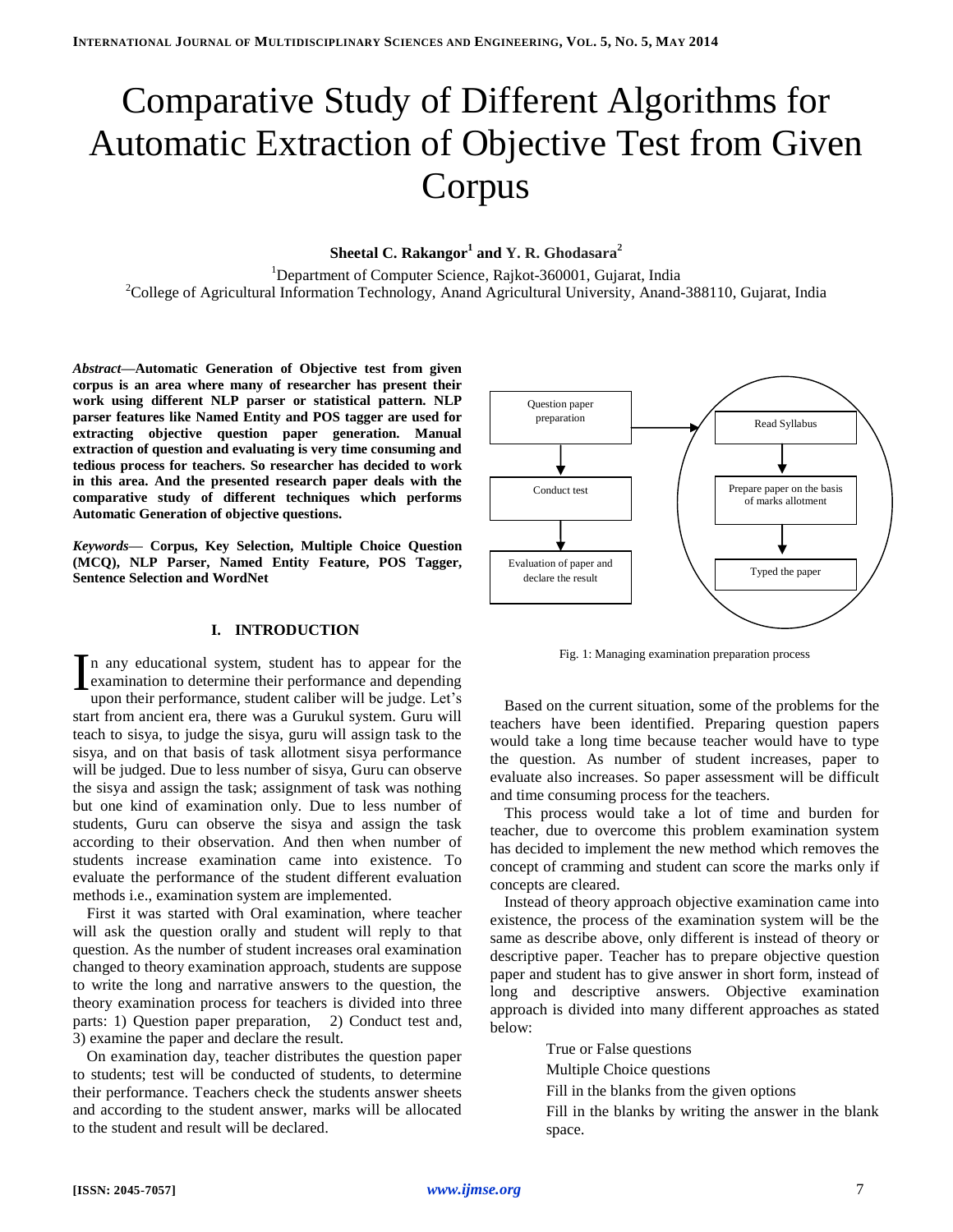In True or False approach, teacher has to prepare the statement, whether that statement is true or false, that answer student has to give. In this approach if concepts are clear then only student can say True or False. Concept of cramming remove and 100% pure evaluation of this question paper and very easy so evaluation process will be faster as compare to theory approach.

Fill in the blanks from the given options approach, teacher has to prepare the incomplete statement with four to five options, students has to just select the correct answer among the options available. Fill in the blanks approach, teacher has to prepare the incomplete statement, students has to complete the statement.

In Multiple choice questions approach, teacher has to prepare the statement; four to five answer of that question is given. Students have to just select the correct answer among the options available.

Evaluation process of Objective question paper approach is much faster that then the theory approach, but for the teacher examination process will be the same, Examination preparation process, the objective examination process is also divided into three parts 1) Question paper Preparation. 2) Conduct test and 3) examine the paper and declare the result. Preparing question papers would take a long time because teacher would have to typed the question, conduct test and examine the paper and declare the result. This process would take a lot of time and it is burden for teachers, but in this approach partiality to the student decreases, evaluation process will be 100% pure, cramming of the student decreases.

After invention of the computer and software programs, has change the objective question evolution from manual to computerization in which an objective test, which consist question with multiple choice, is promoted to the student, student has to select the appropriate answer and computer software stores, evaluate and give the appropriate marks to the students. In this approach it is possible to handle only the multiple-choice questions. But in manually system one can evaluate multiple choices, True or False, Fill in the blanks, one word answer, and one sentence answer.

The researcher has study manual as well as computerized evaluation of online test and identified that is it not possible to develop a model, which automatic extract the question from the given corpus. And researcher has determined to develop such a model and prototype that will deals with computerized automatic generation of questions i.e. Fill in the blanks, Multiple Choice Question, and True or false objective question will generate from the given text.

The system we propose provides teachers with a method that reduces time and expenditure for setting manual paper setting. The user chooses phenomena s/he wants to study, and what types of questions s/he wants to create i.e. MCQ, True or false and Fill in the blanks. The system generates, automatically, the question types that the user has requested.

## **II. STUDY OF ALGORITHMS**

One of the first automatic question generation systems proposed for supporting learning activities was AUTOQUEST [2]. Used pattern matching approach to generate question from one of the sentences and grade the student answer. The purpose of these questions is to help to learn English. In this AUTOQUEST doesn't require human frame presentation, system takes ordinary text and present it to the students on computer. Students first need to read the paragraph which appears and on the basis of the paragraph question will be generated on the sentences of the text. Answer is evaluated, if incorrect answer again paragraph will be shown to the students.

Automatic gaps fill question generation system [4] generates fill in the blanks with options generated from text book without external resources except the document from text book. Sentence Selection, Key Selection and distractor are selected from chapter only. POS tagger and typed dependency is used for generating question. Based on the certain features sentence selection, key selection and distractor are selected.

TEDDCLOG [5] is Testing English with Data-Driven Cloze Generation. System take input as key and finds distractor from distributional thesaurus based on the key and find the sentence having inputted key and which does not have distractor , and find the best sentence which have best collocation, sentence which is sort, Begin with capital letter and ends with full stop, having minimum two commas. All other sentence will get rejected, sentence with this features get selected and then system presents the sentence with distractor for approval, modification and rejection.

MCTIG [6] system is semi automatic system consist following task Parsing, Key Term Extraction, Source Clause Selection, Transformation to stem and Distractor Selection. In this system first Parsing of the sentence is done using Charniak's NLP parser, Key Term Identification is done than on that basis sentence and then Transformation of stem means convert the sentence into wh-phrase. And last distractors are created. Post-editing phase is generated so that user can manually enter the distractor or select the distractor from the generated list.

Computer aided multiple choice test items [8] is created post-editing interface where term extraction, sentence transformation, and for distractor selection WordNet and corpus external resources were used. In this system post editing is used and user friendly interface is used for modification of question. And provide list of multiple distractor, user can select distractors from that list for MCQ generated by system. After the Post editor has finished revising a given item need to click on submit button. And changes on item will stored in database. Statistic Calculation for item selection, distractor selection, has been done.

QG system [11] input the text is sentences from that question are generated. For this they do steps Data Processing, Elementary Sentence Construction, Sentence Classification, and Sentence Generation are used to generate questions from the given text. In data processing all verb will be extracted using POS tagger and Named Entity features( for identifying Person, location, organization, facility, date, money etc) using Oak System. Complex sentence will be converted to elementary sentence with the help of Charniak parser; elementary sentences will be input of this system, sentence classification is done for generating question. They have process each sentence from top – down manner to get it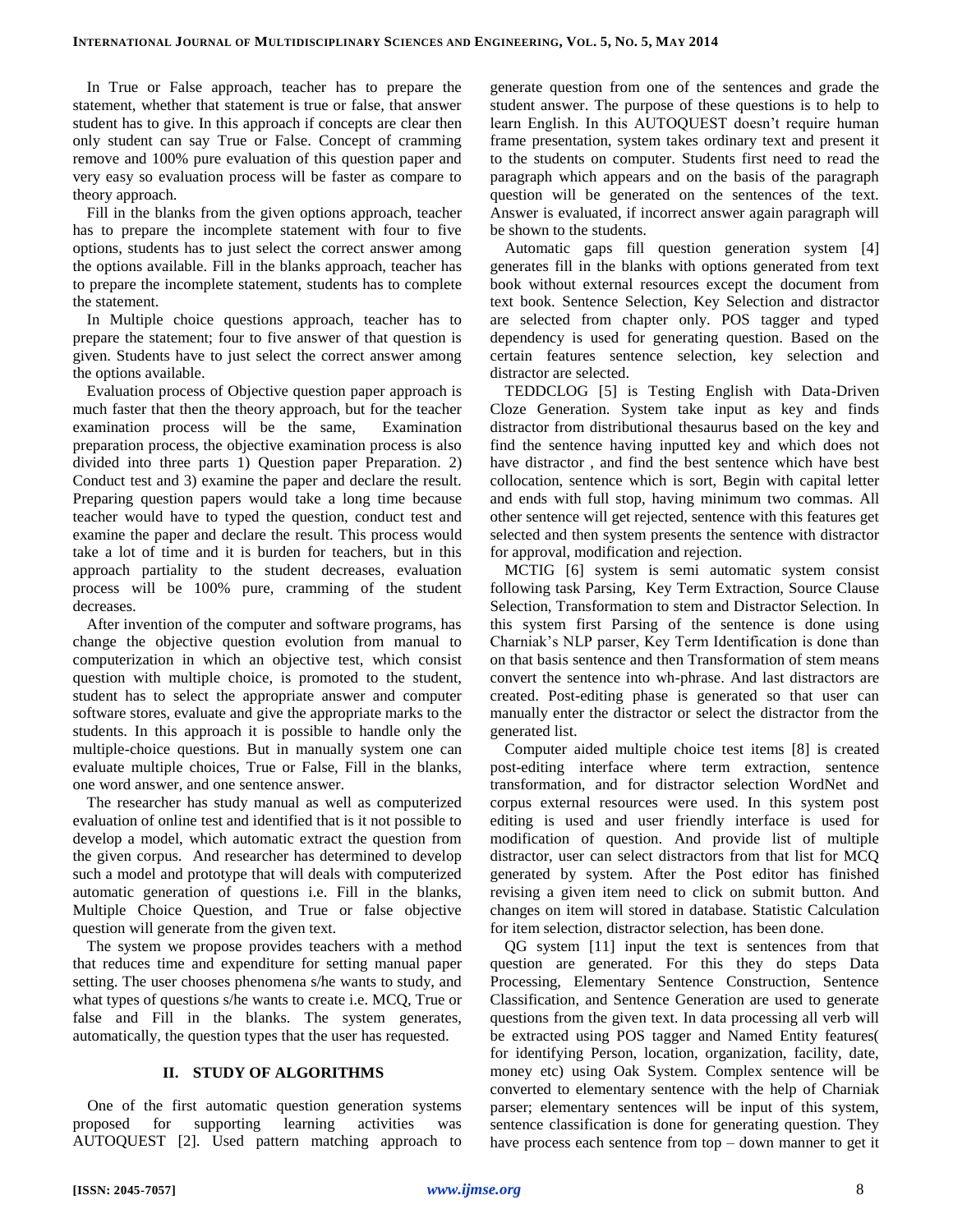classified. For eg if preposition in used in sentence then they will add "when" question type of its classification. With the help of TREC-2007 incorrect grammatically generated question will be rejected and evaluate the performance of the system using recall and precision.

Automatic Generation System of Multiple-Choice Cloze Questions and its Evaluation [12] student insert the text into the system and text is decomposed into the sentences and multiple choice cloze questions generated for each sentence from system. To generate the questions from texts automatically, the system (1) extracts appropriate sentences for questions from texts (2) estimates a blank part and (3) generates distracters of existing questions. Firstly system extracts some sentences which are appropriate for generating the multiple choice cloze question from text using Preference Learning; eliminate the blank part using Conditional Random Field. CRF is framework for building discriminative probabilistic model to segment and label sequence data. And thirdly system generates distractor on the basis of the Statistical pattern. Experimental results shows method is workable for selecting appropriate sentences and blank

part. Moreover, method is appropriate to generate the available distracters, especially for the sentence that does not contain the proper noun.

Automatic Generation of Cloze Items for Preposition [13] This system is used for improving the vocabulary level its take following steps to produce cloze item source corpus. (1) Determine the key from source corpus (2) Select the sentence from the corpus (3) Generate the distractor incorrect choices for the key. Mostly preposition are familiar to the user, making it more difficult to select good distractor. This paper mostly focused on the distractor selection which should be similar enough to key as well as it must be result in an incorrect sentence. For distractor baseline and collocation and non native English corpus is used to generate the distractor

Computer Aided Generation of Multiple-choice test [14] The System generates test question and distractors offering the user the post-edit the test items. The system is built on separate components, which perform the following tasks: (1) term extraction, (2) selection of distractors and (3) question generation. To retrieve the term noun or noun phrase, verb phrase, adjective and adverb phrase is identified using the

| Algorithm                        | Methodology                                 | <b>MCQ</b>                   | <b>Fill</b><br>in<br>the | <b>True</b><br>or<br><b>False</b> | Question                 |
|----------------------------------|---------------------------------------------|------------------------------|--------------------------|-----------------------------------|--------------------------|
|                                  | Sentence Selected from                      | Generation<br>N <sub>o</sub> | blanks<br>N <sub>o</sub> | N <sub>0</sub>                    | <b>Generation</b><br>Yes |
| <b>AUTOQUEST</b> [2]             | paragraph                                   |                              |                          |                                   |                          |
| Automatic gaps fill              | 1.Sentence selected                         | Yes                          | N <sub>o</sub>           | N <sub>o</sub>                    | N <sub>o</sub>           |
| question generation              | 2. Key selected                             |                              |                          |                                   |                          |
| system [4]                       | 3. Distractor selected                      |                              |                          |                                   |                          |
| TEDDCLOG (MCQ                    | 1. Input Key                                | Yes                          | N <sub>o</sub>           | N <sub>o</sub>                    | N <sub>o</sub>           |
| for English learning)            | 2. Distractor Selected                      |                              |                          |                                   |                          |
| $[5]$                            | 3. Ouestion Selection                       |                              |                          |                                   |                          |
| MCTIG <sup>[6]</sup>             | 1. Key Term Extraction                      | Yes                          | N <sub>o</sub>           | N <sub>0</sub>                    | N <sub>o</sub>           |
|                                  | 2.Source<br>Clause                          |                              |                          |                                   |                          |
|                                  | Selection                                   |                              |                          |                                   |                          |
|                                  | 3. Transformation<br>to                     |                              |                          |                                   |                          |
|                                  | stem                                        |                              |                          |                                   |                          |
|                                  | 4. Distractor Selection                     |                              |                          |                                   |                          |
| aided<br>Computer                | 1.Term<br>extraction,                       | Yes                          | N <sub>0</sub>           | N <sub>0</sub>                    | No                       |
| multiple choice test             | 2.Sentence                                  |                              |                          |                                   |                          |
| items [8]                        | transformation.                             |                              |                          |                                   |                          |
|                                  | 3. Distractor selection                     |                              |                          |                                   |                          |
| QG system [11]                   | 1.Data<br>Processing,                       | N <sub>o</sub>               | N <sub>0</sub>           | N <sub>o</sub>                    | Yes                      |
|                                  | 2. Elementary Sentence                      |                              |                          |                                   |                          |
|                                  | Construction.                               |                              |                          |                                   |                          |
|                                  | 3.Sentence                                  |                              |                          |                                   |                          |
|                                  | Classification.                             |                              |                          |                                   |                          |
|                                  | 4. Sentence Generation                      |                              |                          |                                   |                          |
| Automatic                        | 1. Extracts sentences                       | Yes                          | No                       | No                                | No                       |
| Generation<br>System             | 2. Estimates a<br>blank                     |                              |                          |                                   |                          |
| of Multiple-Choice               | part                                        |                              |                          |                                   |                          |
| Cloze Questions and              | 3. Distractor Seletion                      |                              |                          |                                   |                          |
| its Evaluation [12]              |                                             |                              |                          |                                   |                          |
| Automatic<br>Generation of Cloze | 1. Key Selection.<br>2. Sentence Selection. | Yes                          | N <sub>o</sub>           | N <sub>o</sub>                    | N <sub>o</sub>           |
| Items for Preposition            | 3. Distractor Selection                     |                              |                          |                                   |                          |
| $[13]$                           |                                             |                              |                          |                                   |                          |
| Aided<br>Computer                | 1.Term Extraction                           | Yes                          | No                       | No                                | No                       |
| Generation<br>of                 | 2. Select the Distractor                    |                              |                          |                                   |                          |
| Multiple-choice test             | 3.Question Generation                       |                              |                          |                                   |                          |
|                                  |                                             |                              |                          |                                   |                          |
| $[14]$                           |                                             |                              |                          |                                   |                          |

Table 1: Comparative analysis of various algorithms which generates automatic question